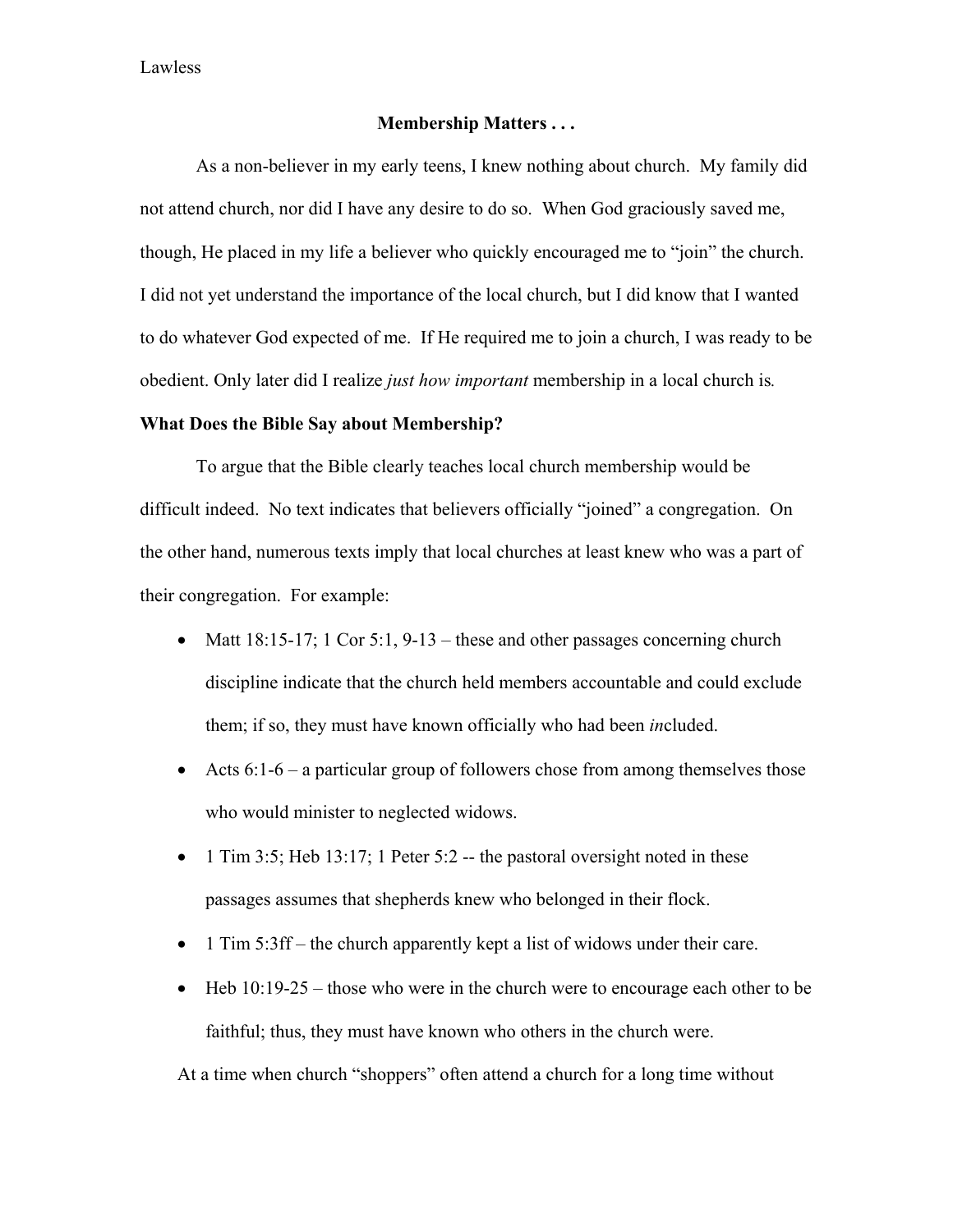joining, we must re-emphasize these texts.<sup>[1](#page-3-0)</sup> Even if the Bible does not expressly mandate church membership, the weighty evidence in that direction suggests that we must not take membership lightly.

## **Why Does Membership Matter?**

Given that the values of church membership are too numerous to be covered in this brief article, I will address five of them. First, *church membership is our public commitment to serve with a specific group of believers*. God places members in His body as He wishes (1 Cor 12:18), mandating that we fulfill our calling and responsibilities within that local body. We thus agree through membership to use our God-given gifts alongside others who have joined the same body. This body is so connected that what happens to one member affects all other members (1 Cor 12:26). By joining a local church, we affirm that we intend to relate to other believers with this level of intimacy and responsibility.

 Second, *church membership is our vow to be part of God's family in a local area.*  The picture of the church as a family is implied in several places in the New Testament (e.g.,  $2 \text{Cor } 6:18$ ; Eph  $3:14$ ; 1 Tim  $5:1-2$ ). As a family of God, believers are to love, support, challenge, and encourage one another. This family is to be consistent and stable, even as our families of origin are often falling apart. Brothers and sisters in Christ are sometimes closer to us than those related to us by blood. In fact, our love for one another in God's family identifies us as followers of Christ (John 13:34-35). Through church membership, we officially commit ourselves to this family.

 Third, *church membership is our agreement to be accountable for our Christian growth.* Hebrews 10:19-25, noted above, mandates that believers spur each other toward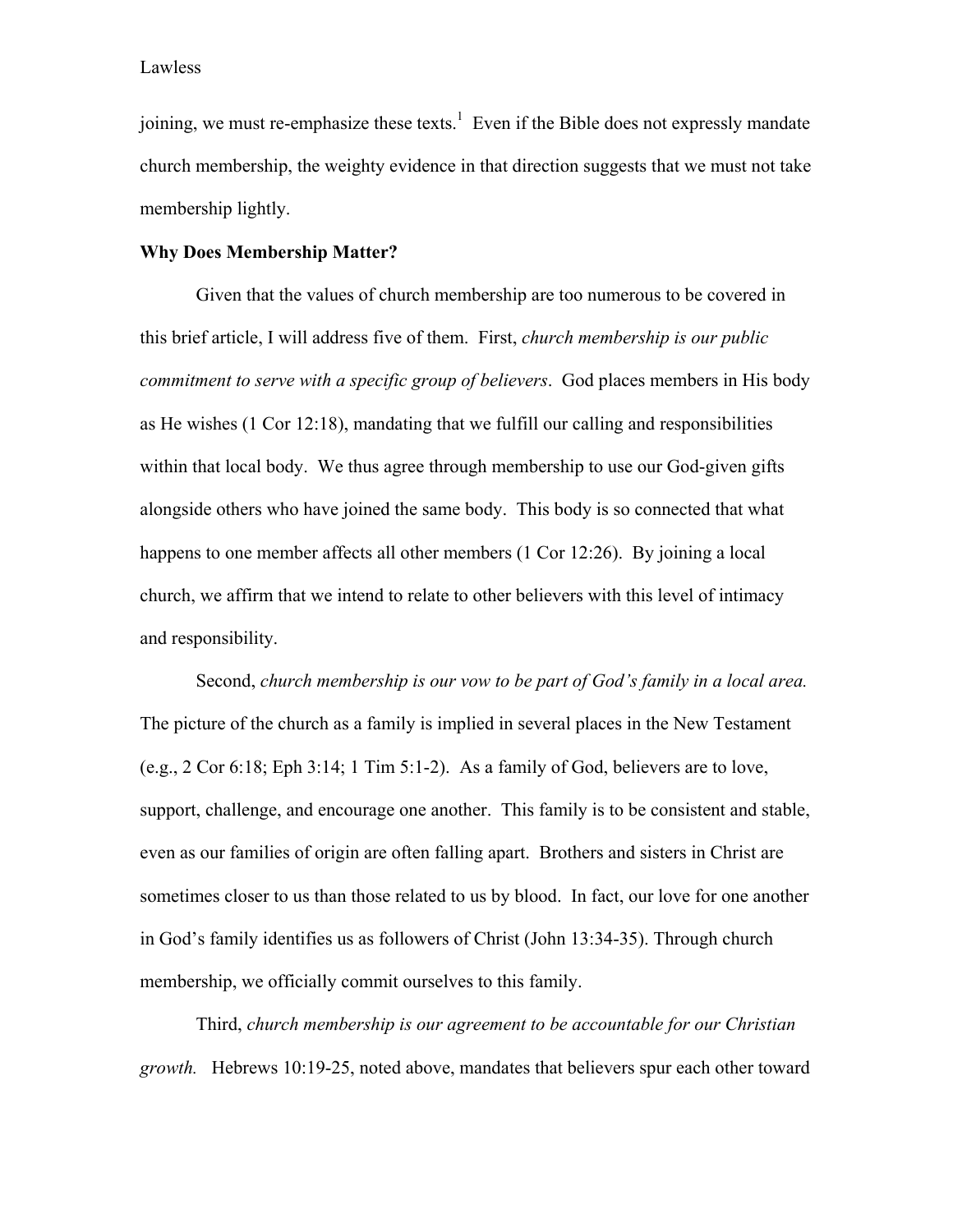Lawless

love and good deeds. Disciplinary passages in the New Testament (e.g., Matt 18:15-17) show that the church must hold members accountable to this righteous living. Indeed, it is through loving confrontation from other believers that we may be restored when "caught in wrongdoing" (Gal 6:1). Uniting with a church is an official step to give permission for other church members to confront us when needed—so that we might more fully experience the joy of obedience.

Fourth, *church membership is our pledge to get directly involved in God's work.*  Many church attenders have made a habit of simply sitting in a church service, listening to a sermon, and then quickly departing for lunch. These attenders are, in the words of Mark Dever, more "pampered consumers" than faithful church members. $2$  When we join a church, however, we no longer have permission to sit, listen, and leave. The church helps us to identify our gifts and then calls us to serve, and we must then serve. Church membership allows nothing less.

 Fifth, *church membership is our official commitment to the work of the Great Commission.* Five times in the New Testament, Jesus called His followers to the difficult work of taking the Good News to the world (Matt 28:18-20; Mark 16:15; Luke 24:46-47; John 20:21; Acts 1:8).<sup>[3](#page-3-2)</sup> Evangelism and missions are not easy tasks, but we need not tackle these challenges alone. Church members pray for us as we develop relationships with non-believers and seek opportunities to share the gospel with them. Others travel great distances to support missionaries who are planting seeds on difficult soil. Joining a church is thus one way to say, "I am committed to the Great Commission, and I will work with this local church to reach others for Christ." We are undeservedly privileged to be used by God so that others might join the Body of Christ.